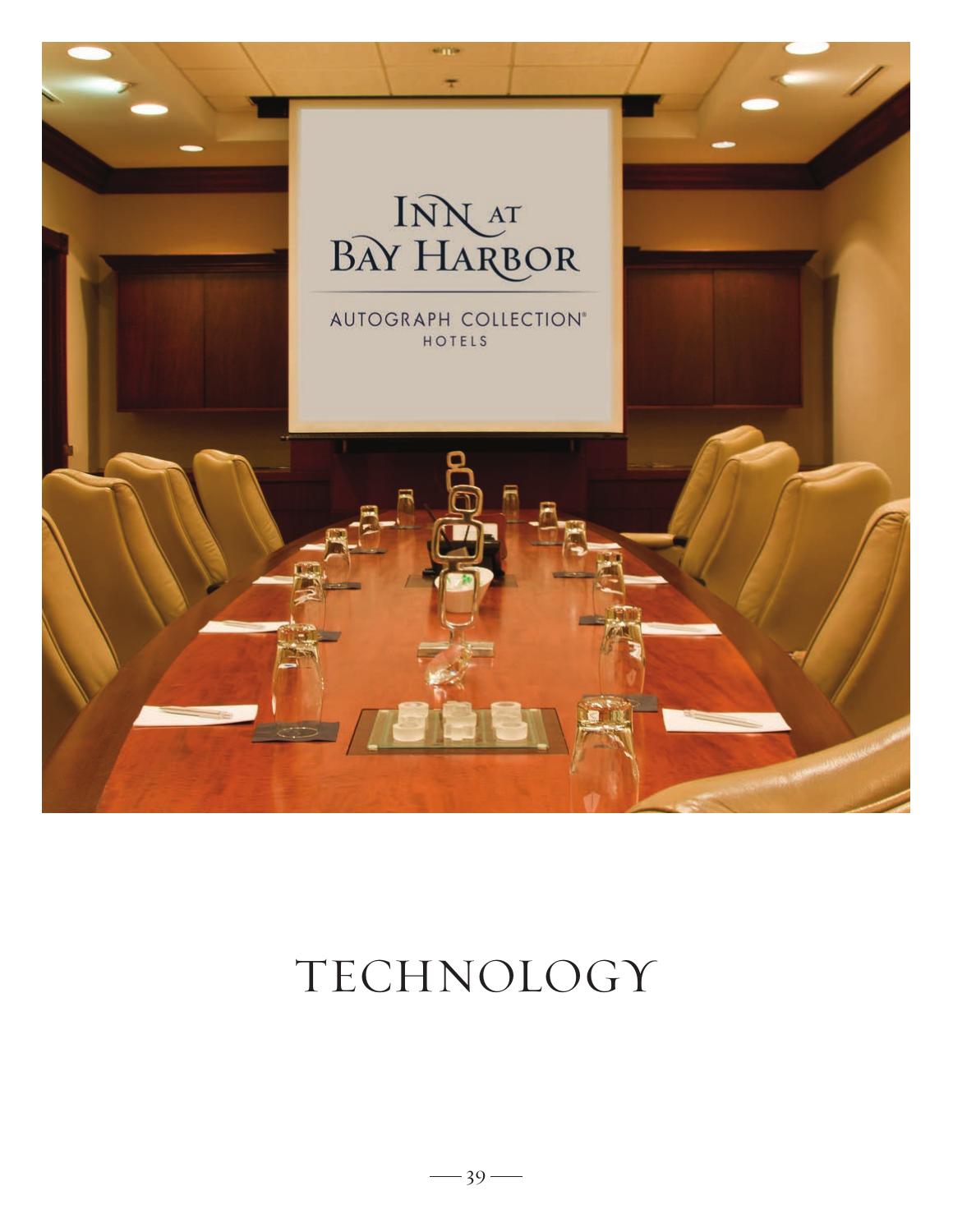#### **PACK AGES**

PRESENTATION PACKAGE · 500 *Project, Screen, Podium with Microphone, AV Cart, Sound System Patch, Two Hours of Tech Labor*

> SMALL MEETING PACK AGE • 500 (up to 40 people) *80" Flat Screen TV, Podium, Support Cables, Two Hours of Tech Labor*

EXECUTIVE BOARDROOM · 450 *80" Flat Screen TV, Sound Bar, HDMI Patch, Support Cables, Telecommunications*

> LCD SUPPORT PACKAGE · 125 *Screen, Support Cables, Extension Cord, Power Strip, and AV Cart*

DJ SOUND SYSTEM • 350 *Two JBL Speakers, One Subwoofer, One DJ Mixer, One Wired Microphone*

OUTDOOR AUDIO SYSTEM • 350 *Two Speakers, One Wireless Microphone (Handheld or Lavalier)*

#### HYBR ID EV ENT PACK AGES

*— Includes Web Streaming Capabilities —*

GRAPHICS PACKAGE · 1050 *Stream Presentation with Audio Only Switcher, Monitor, 75" TV or Projection, Two Powered Speakers, 12-Channel Mixer, AV Technician*

> PRESENTER PACKAGE · 1850 *Stream Presentation with Audio and Video Graphics Package Capabilities, plus One Fixed View HD Camera*

PRODUCTION PACKAGES · 2950 *Stream Presentation with Audio and Multi-Angle Video Presentation Package Capabilities, plus Additional HD Camera, Camera Operator*

 $-40-$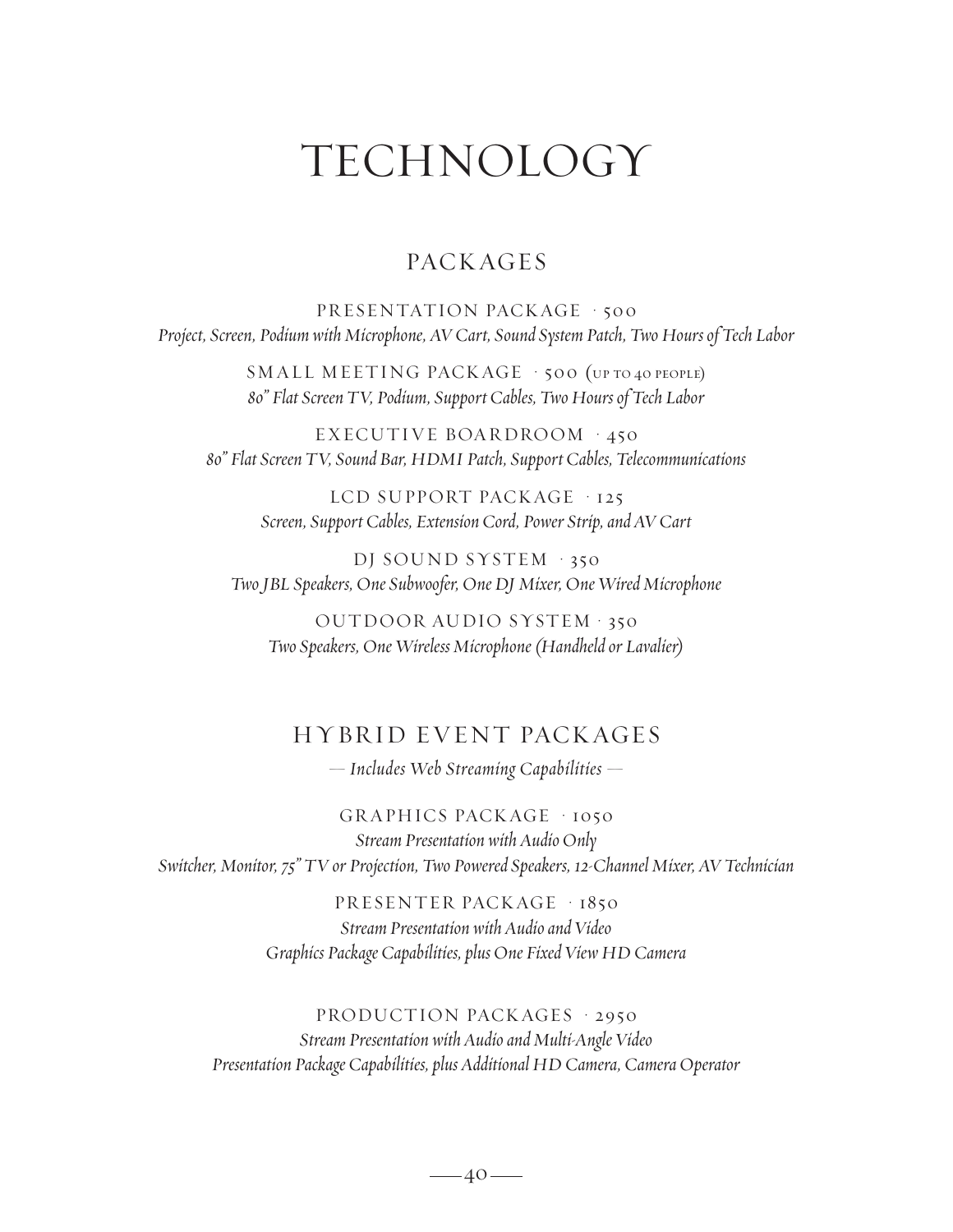### AUDIO & PHONE

WIRELESS MICROPHONE · 110 *Lavaliere or Handheld* WIRED MICROPHONE · 40 LECTERN MICROPHONE • 45 (6) CHANNEL MIXER • 80-85 (12) CHANNEL MIXER • 110 POWERED SPEAKER · 110 POWER ED SUBWOOFER • 85 HOUSE SOUND PATCH • 55 LAPTOP AUDIO CONNECTIONS · 35 DIRECT INPUT BOX · 35 POLYCOM SPEAKER PHONE · 150

#### VIDEO

80" LCD FLAT SCREEN TV W/ STAND · 450 60" LCD FLAT SCREEN TV W/ STAND · 375 DVD/BLU RAY PLAYER · 55  $HDMI \cdot 20$ HD VIDEO DIGITAL RECORDING · 550

 $HD$  CAMERA  $\cdot$  300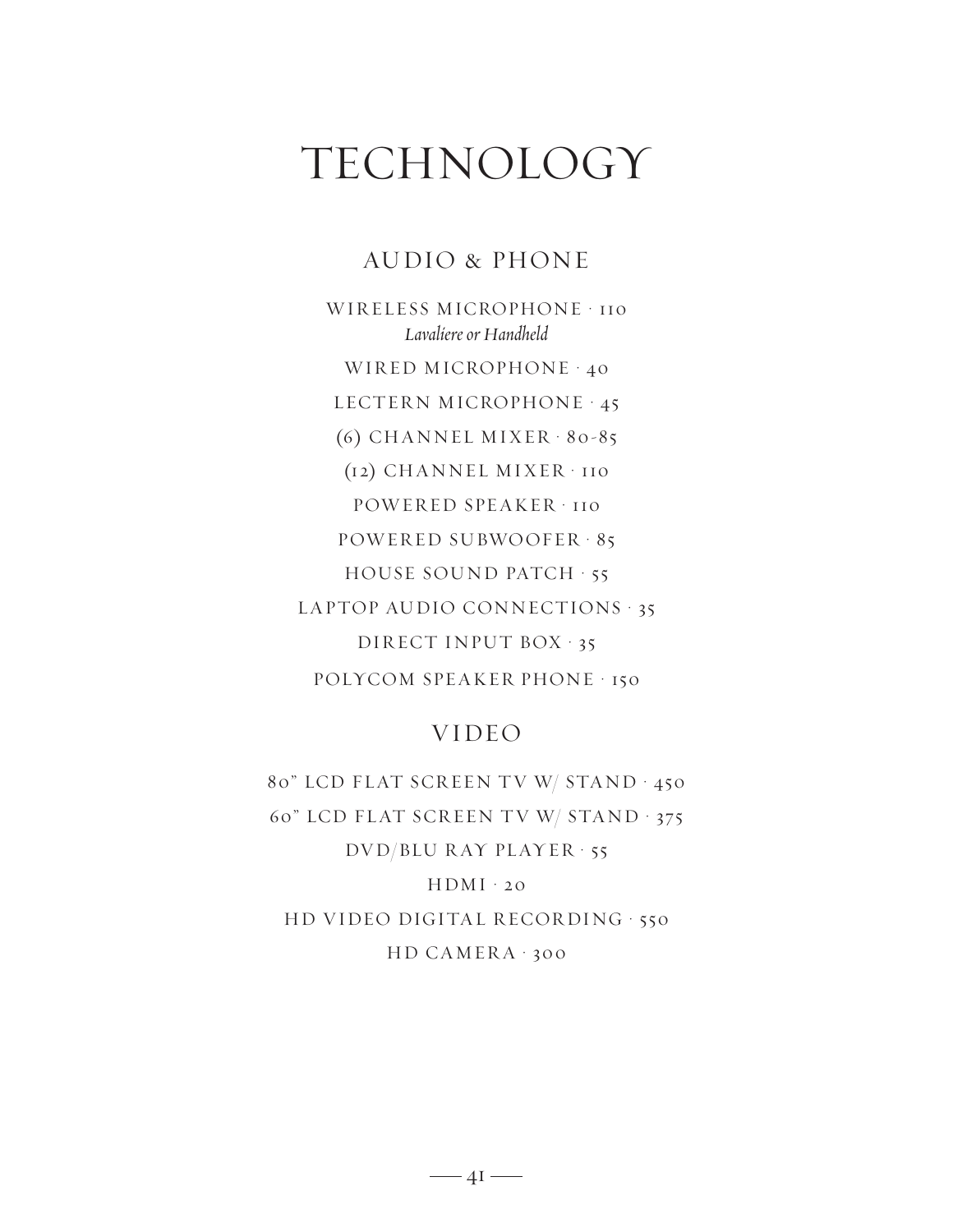### PROJECTION

2000 LUMEN LCD PROJECTOR • 300 5000 LUMEN LCD PROJECTOR • 500 EXISTING SCREEN • 55 9' x 16' FASTFOLD SCREEN · 450 7' X 12' FASTFOLD SCREEN · 250 6' x 8' TRIPOD SCREEN • 125

### LIGHTING

LED FLOOD LIGHTS · 100 PER FIXTURE UP LIGHTING • 55 PER FIXTURE INTELLIGENT LIGHTING PACK AGE • *Call for Estimate* CUSTOM GOBO with LIGHT FIXTUR E • *Call for Estimate*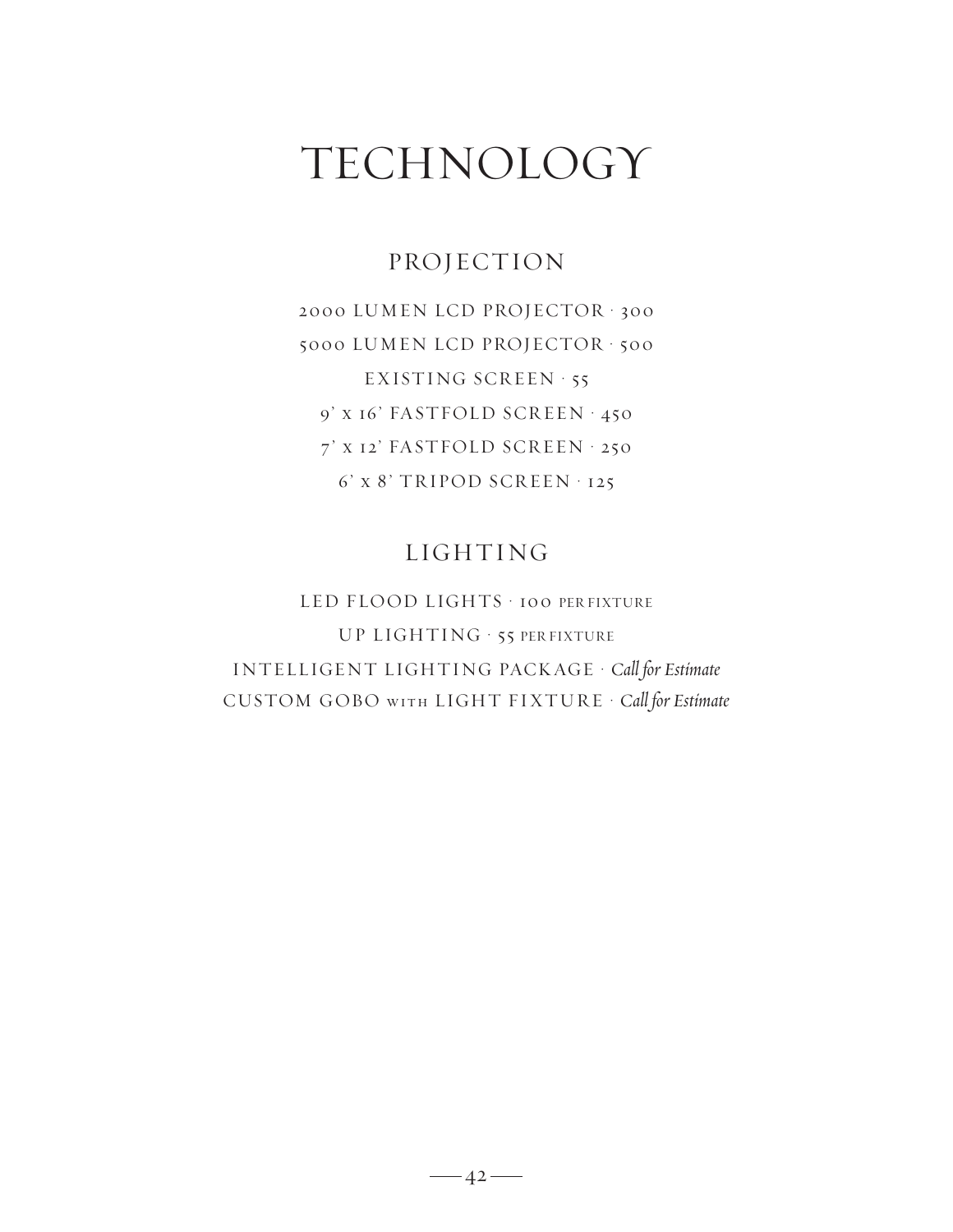#### EVENT ACCESSORIES

POWER STRIP · 15 EXTENSION CORD · 20 ADHESIVE FLIPCHART with MARKERS • 45 AV CA RT with SKIRT • 55

WHITEBOARD · 55

 $EASEL \cdot 20$ 

LAPTOP • 300

PRESENTATION REMOTE/CLICKER · 35

SPEAKER TIMER • 150

32" CONFIDENCE MONITOR • 150

PERFECT CUE · 110

PODIUM *(Without Microphone)* • 30

PODIUM *(With Microphone)* • 55

PODIUM *(With Wireless Microphone)* • 125

PIPE AND DR APE *(Black and White)* • 12.50 PER SQUARE FOOT

PIPE AND DR APE *(Colors)* • *Call for Estimate*

AV ASSISTA NCE *Advance Scheduling Required*

MONDAY-SUNDAY 8AM-5PM | 80 *per hour* 5PM-8AM | 120 *per hour*

HOLIDAYS *After Business Hours* | 165 *per hour*

 $-43-$